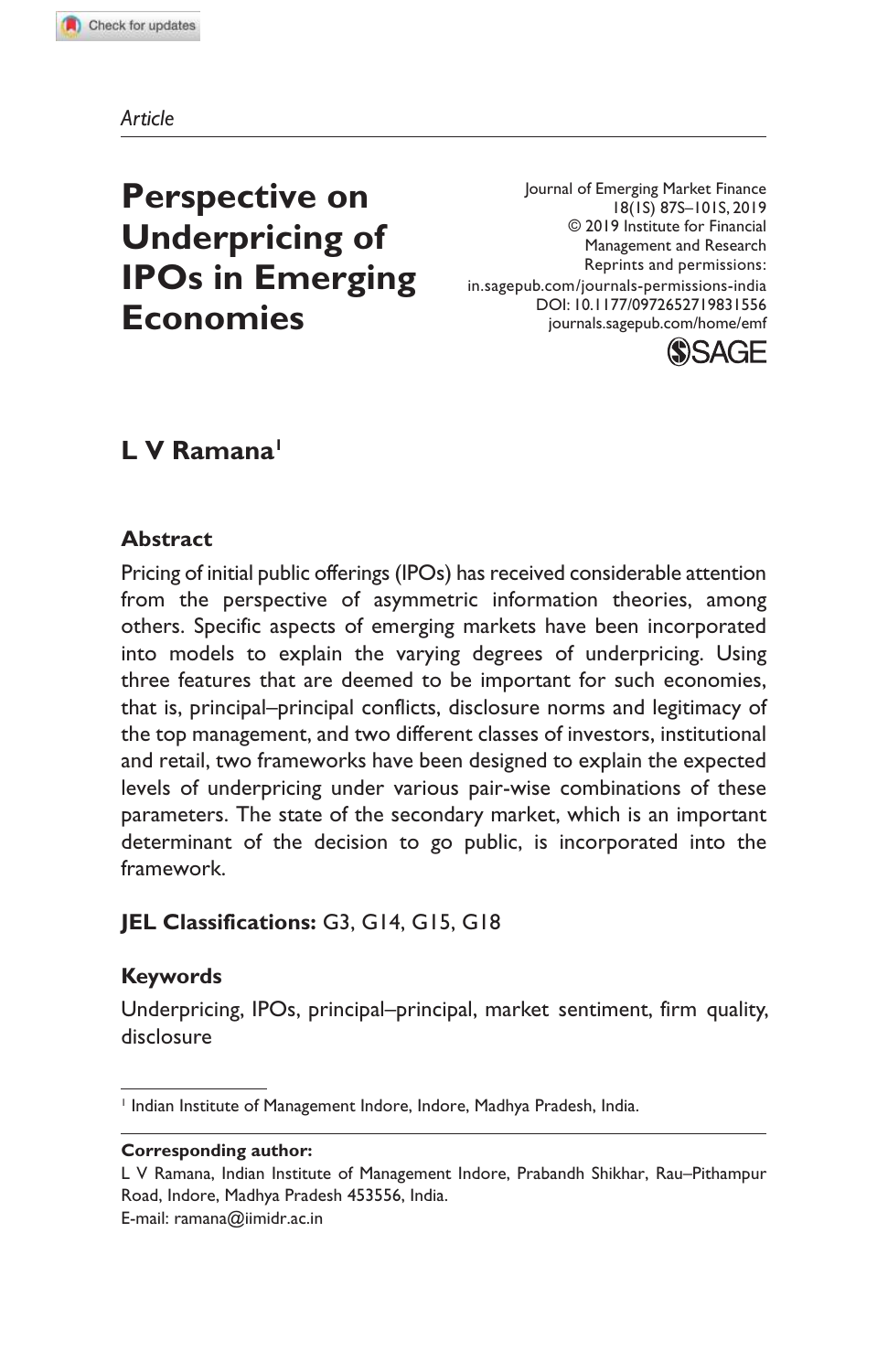#### **1. Introduction**

A significant amount of research in the domain of information asymmetry, some of which is reviewed later, has been generated to explain the underpricing of initial public offerings (IPOs). Whether the features associated with emerging markets lend themselves fully to an interpretation along these lines is the motive for undertaking this study.

The notable article on information asymmetry is based on the work by Rock (1986). His model decomposes investors into informed and uninformed. The asymmetric information between the two parties is responsible for issues to be underpriced so as to attract the uninformed into the market. Dolvin, Hogan, and Olson (2008) while studying equity carve outs have concluded that 'information asymmetry forces issuers to offer shares at a discount, thus suggesting a positive relation between information asymmetry and money left on the table'. Marisetty and Subrahmanyam (2010) studied Indian IPOs during 1990–2004 to test whether group affiliation affects the extent of underpricing. They found that group affiliation results in lower underpricing. This points to the fact that 'valuations of group firms exhibit the effects of higher information asymmetry'. Kong, Xiao, and Liu (2011) in a study of Chinese firms found that 'the degree of information asymmetry on the stock market has a remarkable diminishing effect on the sensitivity of firm investment to the stock price; and sensitivity of stock to stock price will increase with the increasing of information asymmetry in stock market'. The role of corporate governance in underpricing was examined by Akyol, Cooper, Meoli, and Vismara (2014). In their study of European IPOs they found that by improving transparency and the quality of financial statements, information asymmetry is reduced leading to reduced underpricing. When studying IPOs offered by banks in Italy, Regalli and Soana (2013) found that information asymmetry between the issuers and underwriters is a key factor that can explain underpricing. Banerjee, Dai, and Shrestha (2011) have reported that 'levels of insider–outsider information asymmetry and outsider–outsider information asymmetry are both positively associated with IPO underpricing'. Chemmanur, Hu, and Huang (2010), using transaction-level institutional trading data, found that institutional investors 'possess private information about IPOs and that underpricing is a mechanism for compensating them to reveal this private information'. The findings by Chemmanur et al. (2010) suggest that 'management quality and reputation are indeed important dimensions of firm quality even for firms that have matured beyond the IPO'. The findings are 'consistent with the ability of better and more reputable firm management to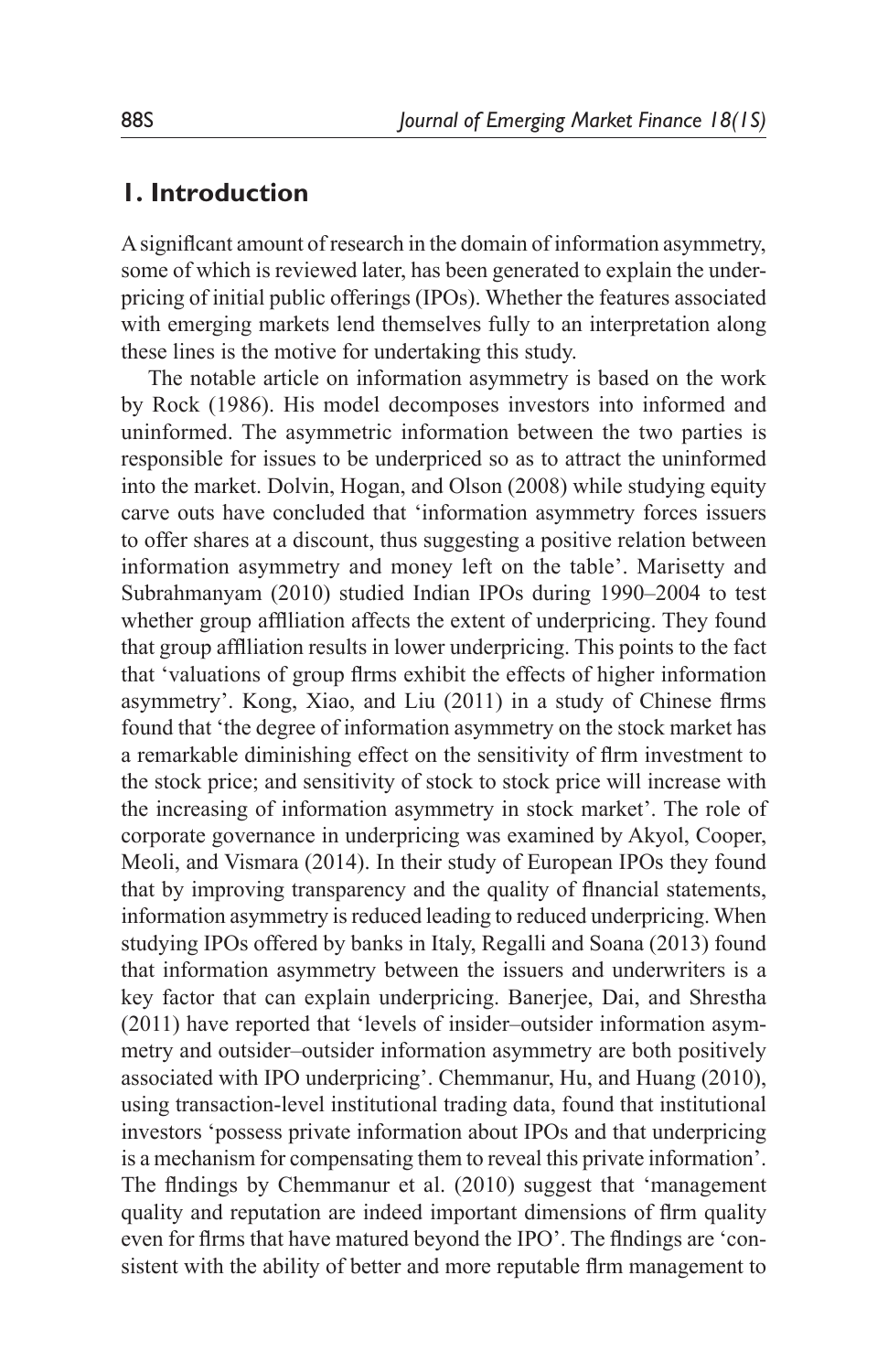convey the value of their firm more credibly to outsiders, thus reducing the information asymmetry facing the firm in the equity market, even in the context of an SEO'. The study by Lee, Kuo, and Yen (2011) establishes that 'dividing market states will provide more insights and a greater variety of information as investors make decisions'. It is thus important to look at the bearish, bullish and range-bound markets.

### **2. Initial Public Offering Pricing in Emerging Markets**

### *2.1 Factors Influencing Pricing of Initial Public Offerings*

Literature on the pricing of IPOs in emerging markets in the recent past has identified a few factors that are relevant in this context. Three factors that merit attention are as follows:

- 1. Principal–principal (P–P) conflicts that reflect asymmetric information among the investors of the firm;
- 2. Legitimacy of the top management that relates to the quality of the firm; and
- 3. Role of disclosure norms as stipulated by the regulator, which reflects the amount of information that is mandated to be made available by the firm to the investors.

When formal institutions are not developed to the desired extent and when there is an allegiance of managers to controlling shareholders, P-P conflicts arise. As Lin and Chuang (2011) have stated, '… controlling shareholders engage in the expropriation of minority shareholders'. They have argued that increases in P–P conflicts are likely to accentuate IPO underpricing. As regards firms with high quality, they tend to underprice to a greater extent than firms of low quality in order to signal their superior status (Hameed & Lim, 1998; Zheng & Stangeland, 2007). As Shi, Pukthuanthong, and Walker (2015) have mentioned, 'Regarding the agency cost arising from conflict of interest between minority and controlling shareholders, the new minority shareholders will likely price-protect themselves by demanding a deeper discount when they purchase new issues at the IPO'. They further state, at another point, in their article, 'More stringent disclosure requirements are associated with lower IPO underpricing'.

Aspects relating to firm quality and market sentiment in influencing Indian IPO investors are discussed at length (Neupane, Paudyal, &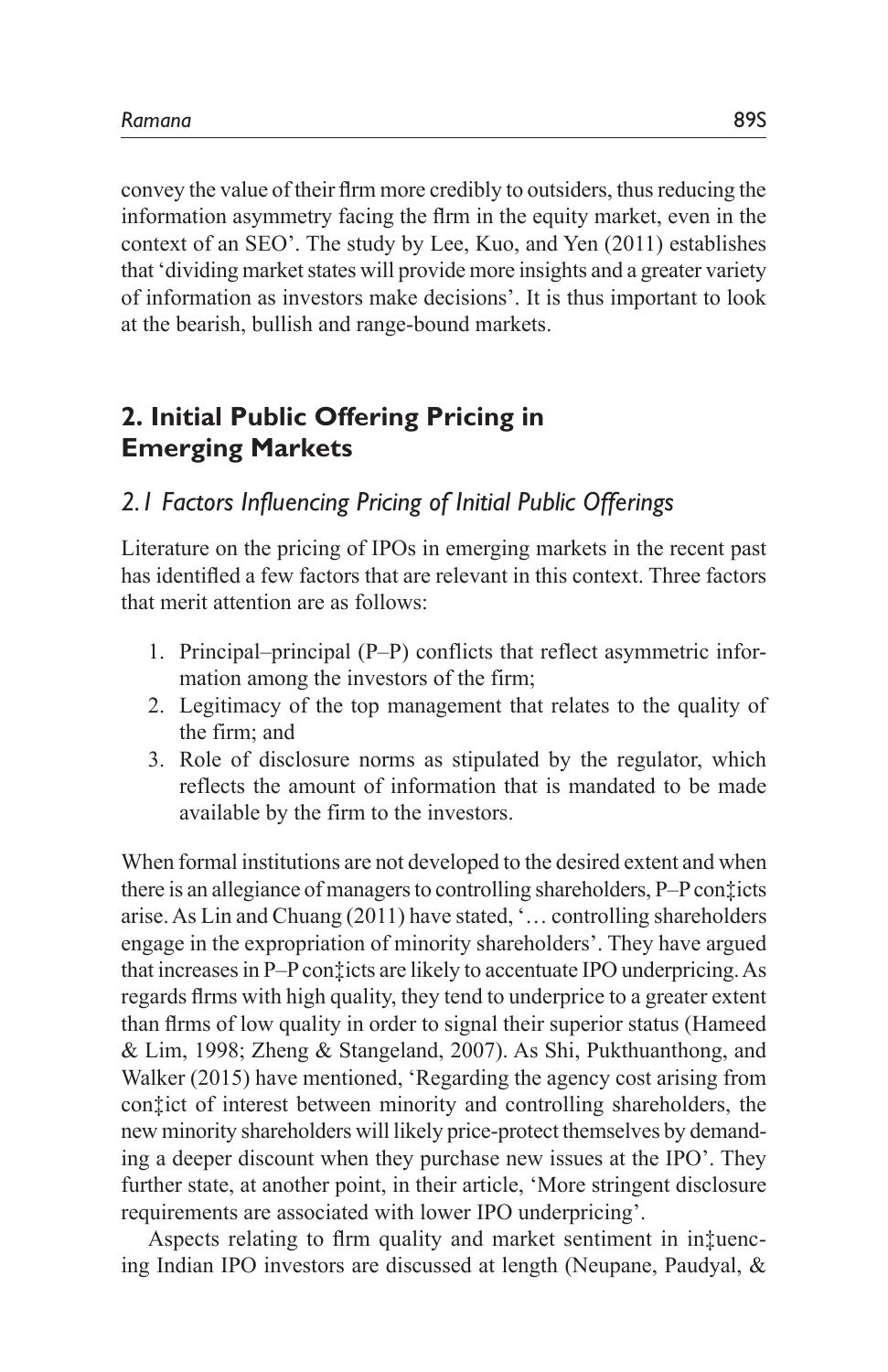Thapa, 2014). The authors argue that it is important to look at the two classes of investors, retail and institutional, separately in an emerging market such as India since each category is guided by a different set of factors. While institutional investors base their decisions on firm quality, retail investors are in tuenced by market sentiment (consisting of an active grey market).

### *2.2 Proposed Frameworks to Explain Underpricing in Emerging Markets*

Drawing on the work cited in Section 2.1 and taking into account certain differences between developed and emerging markets, interactions relating to firm quality (that represent legitimacy of the top management), disclosure norms and P–P problems are discussed under two situations. The first framework presumes that institutional investors are the key players in tuencing IPO prices and the second framework is suggested in the backdrop of retail investors playing the dominant role in the pricing IPOs on the listing day and first few days of trading.

### **3. Framework for Underpricing Under Different Types of Investors**

### *3.1 Understanding Underpricing When Institutional Investors Have a Significant Role*

The relation between P–P contricts and disclosure, firm quality and P–P conflicts and Firm quality and Disclosure when institutional investors are the dominant players on the listing day (or first few days of listing) is summarised in Table 1. This depicts the nature of underpricing resulting from the pair-wise interaction of characteristics and this is in line with most of the explanations advanced in the studies of underpricing undertaken in developed economies. Some of the emerging economies are likely to be moving into this status in the near future and the framework can help assess the expected level of underpricing based on the predominance of factors. This is captured in a three-dimensional diagram given in Appendix A.

What distinguishes these emerging markets at this juncture, however, is the role played by the secondary market in driving prices in the IPO market.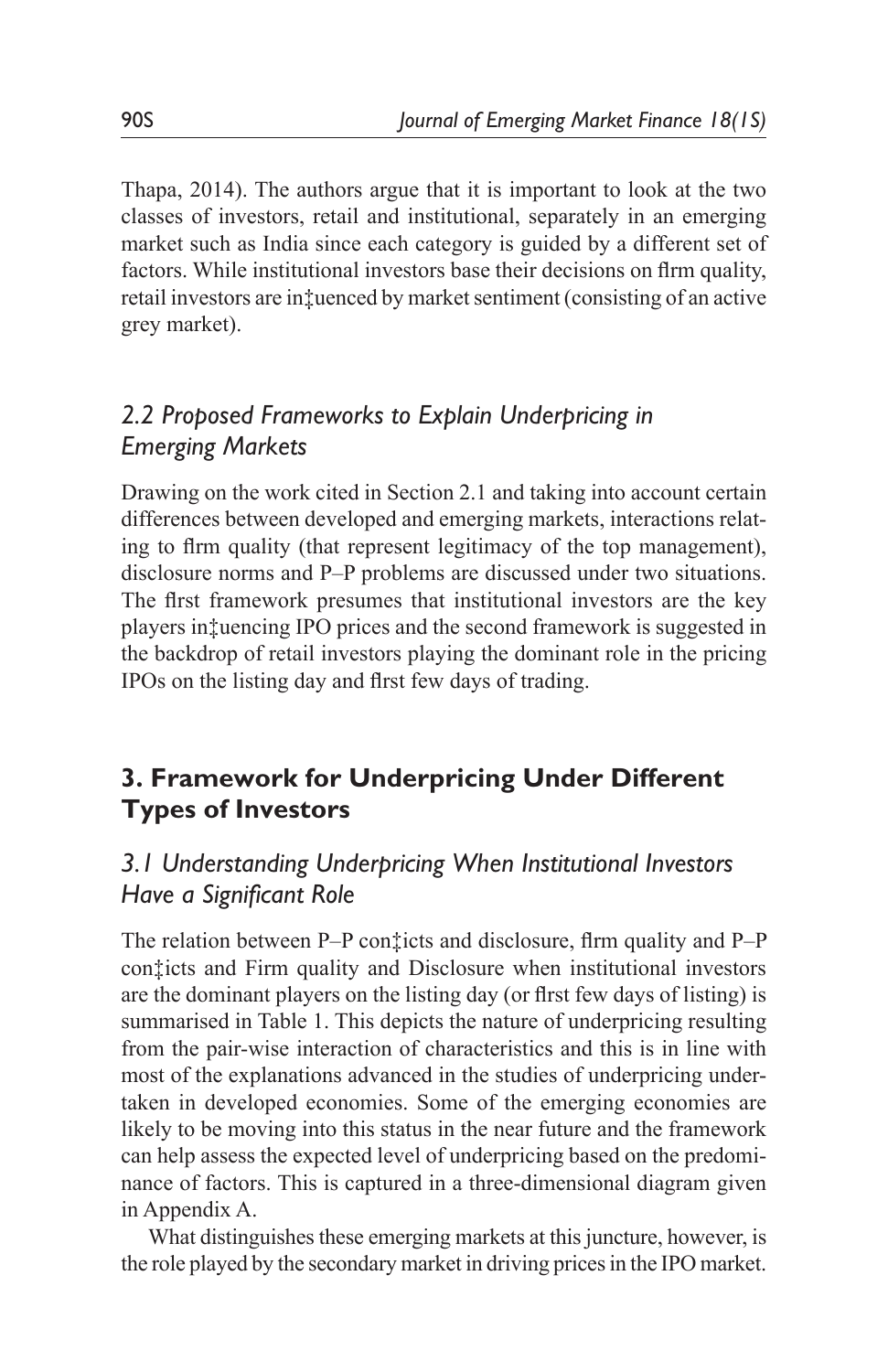| Panel 1: Relation Between Disclosure Norms and<br>Principal-Principal (P-P) Conflicts |       |                                         |                                                                                                                                                           |        |  |
|---------------------------------------------------------------------------------------|-------|-----------------------------------------|-----------------------------------------------------------------------------------------------------------------------------------------------------------|--------|--|
| <b>Disclosure</b><br>Norms (1)                                                        | $P-P$ | Nature of<br>Conflicts (2) Underpricing | <b>Resultant Situation of</b><br>Underpricing                                                                                                             | Symbol |  |
| Low                                                                                   | Low   | More due to $(I)$<br>Less due to $(2)$  | Average<br>This could be above<br>average since firms would<br>like to have institutional<br>investors' advantage of<br>more underpricing                 | $*$    |  |
| Low                                                                                   | High  | More due to $(I)$<br>More due to $(2)$  | High                                                                                                                                                      | ΛΛΛ    |  |
| <b>High</b>                                                                           | Low   | Less due to $(1)$<br>Less due to $(2)$  | Low                                                                                                                                                       | 000    |  |
| High                                                                                  | High  | Less due to $(1)$<br>More due to $(2)$  | Average<br>This is likely to be<br>below average since<br>institutional investors<br>may be dissuaded from<br>participating actively in<br>the IPO market | nnn    |  |

**Table 1.** Underpricing Levels Expected in the Presence of Institutional Investors

| Panel 2: Relation Between Disclosure Norms and Firm Quality |                     |                                      |                                                                                                                             |        |
|-------------------------------------------------------------|---------------------|--------------------------------------|-----------------------------------------------------------------------------------------------------------------------------|--------|
| <b>Disclosure</b><br>Norms (3)                              | Firm Quality<br>(4) | Nature of<br>Underpricing            | <b>Resultant Situation of</b><br>Underpricing                                                                               | Symbol |
| Low                                                         | Low                 | More due to $(3)$<br>Less due to (4) | Average<br>This could be above<br>average since disclosure<br>norms outweigh<br>participation by<br>institutional investors | **     |
| Low                                                         | High                | More due to (3)<br>More due to (4)   | High                                                                                                                        | ΛΛΛ    |
| High                                                        | Low                 | Less due to (3)<br>Less due to $(4)$ | Low                                                                                                                         | 000    |
| High                                                        | High                | Less due to $(3)$<br>More due to (4) | Average<br>This could be above<br>average since institutional<br>investors are active<br>participants                       | $*$    |

*(Table 1 continued)*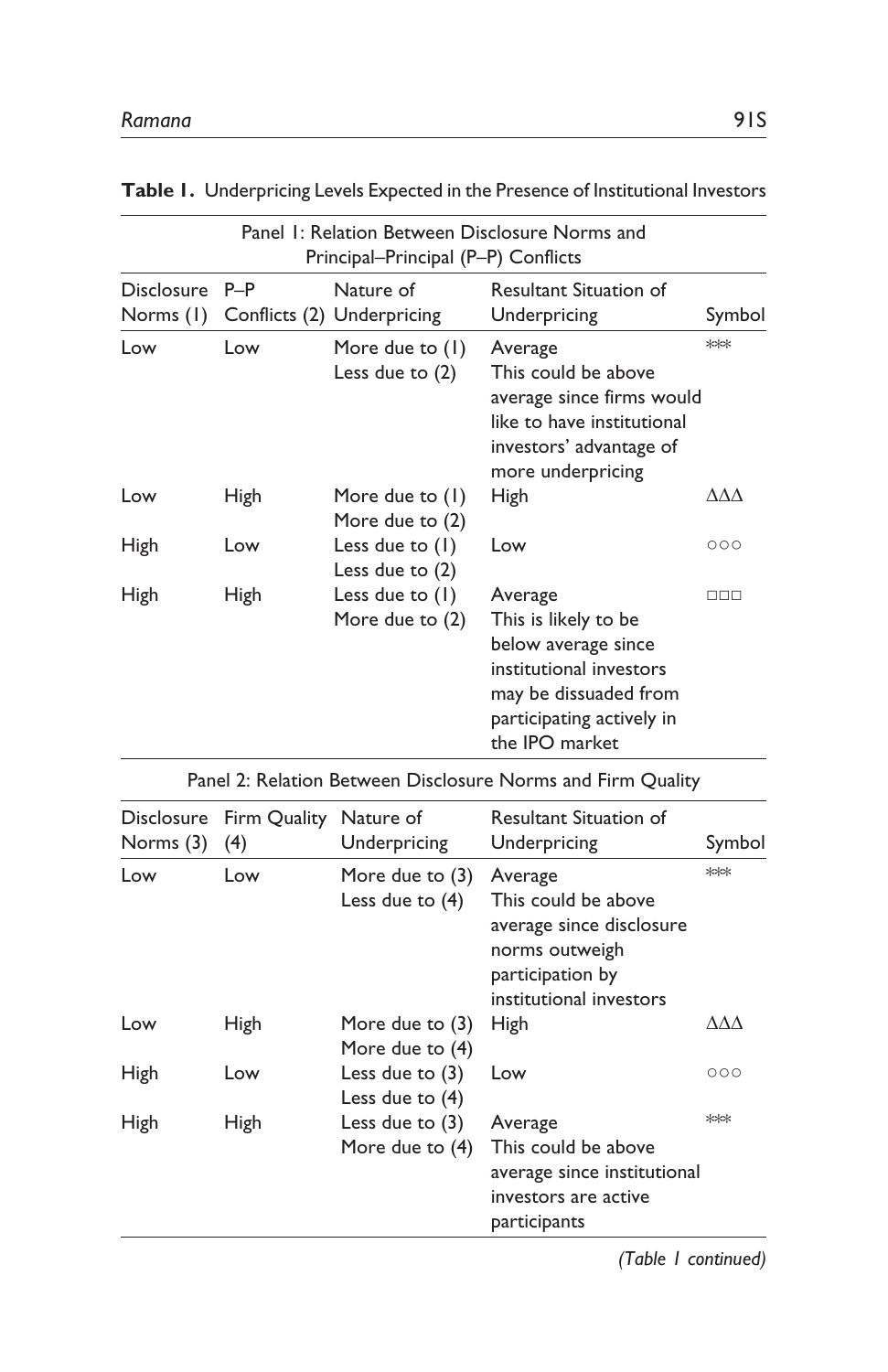| $P-P$<br>Conflict (5) Quality (6) | Firm | Nature of<br>Underpricing              | <b>Resultant Situation of</b><br>Underpricing                                       | Symbol |
|-----------------------------------|------|----------------------------------------|-------------------------------------------------------------------------------------|--------|
| Low                               | Low  | Less due to $(5)$<br>Less due to $(6)$ | Low                                                                                 | 000    |
| Low                               | High | Less due to $(5)$<br>More due to (6)   | Average<br>This could be above<br>average if institutional<br>participation is high | $*$    |
| High                              | Low  | More due to $(5)$<br>Less due to $(6)$ | Average<br>This could be above<br>average since P-P conflict<br>is dominant         | $*$    |
| High                              | High | More due to $(5)$<br>More due to (6)   | High                                                                                | ΔΔΛ    |

*(Table 1 continued)*

Panel 3: Relation Between Principal–Principal (P–P) Conflicts and Firm Quality

**Source:** The author.

It is conjectured that if the secondary market is on the upswing, then the P–P conflict and disclosure norms gain prominence (over firm quality) and accordingly one has to focus on the triangle RPD to understand the extent of underpricing. If the secondary market is range bound, then disclosure norms and P–P contrict gain importance (over firm quality), and the section RPD is relevant. However, when there is a downswing in the market, firm quality and disclosure norms are more important (than P–P conflicts) and the triangle RVD will be useful to understand the extent of underpricing.

#### *3.2 Underpricing Framework When Retail Investors Have a Significant Role*

The nature of relationship between the extent of underpricing under different degrees of P–P contrict and disclosure norms is as discussed in Section 3.1. The crucial difference in this case is the extent of underpricing that is linked to firm quality. The argument advanced is that in emerging markets, there could be occasions when retail investors are the significant players on the first day (or first few days) in the market for IPOs. Firms that are of high quality will not resort to the signalling mechanism through underpricing. On the contrary we expect high-quality firms to underprice to a lesser degree, since underpricing has a cost which these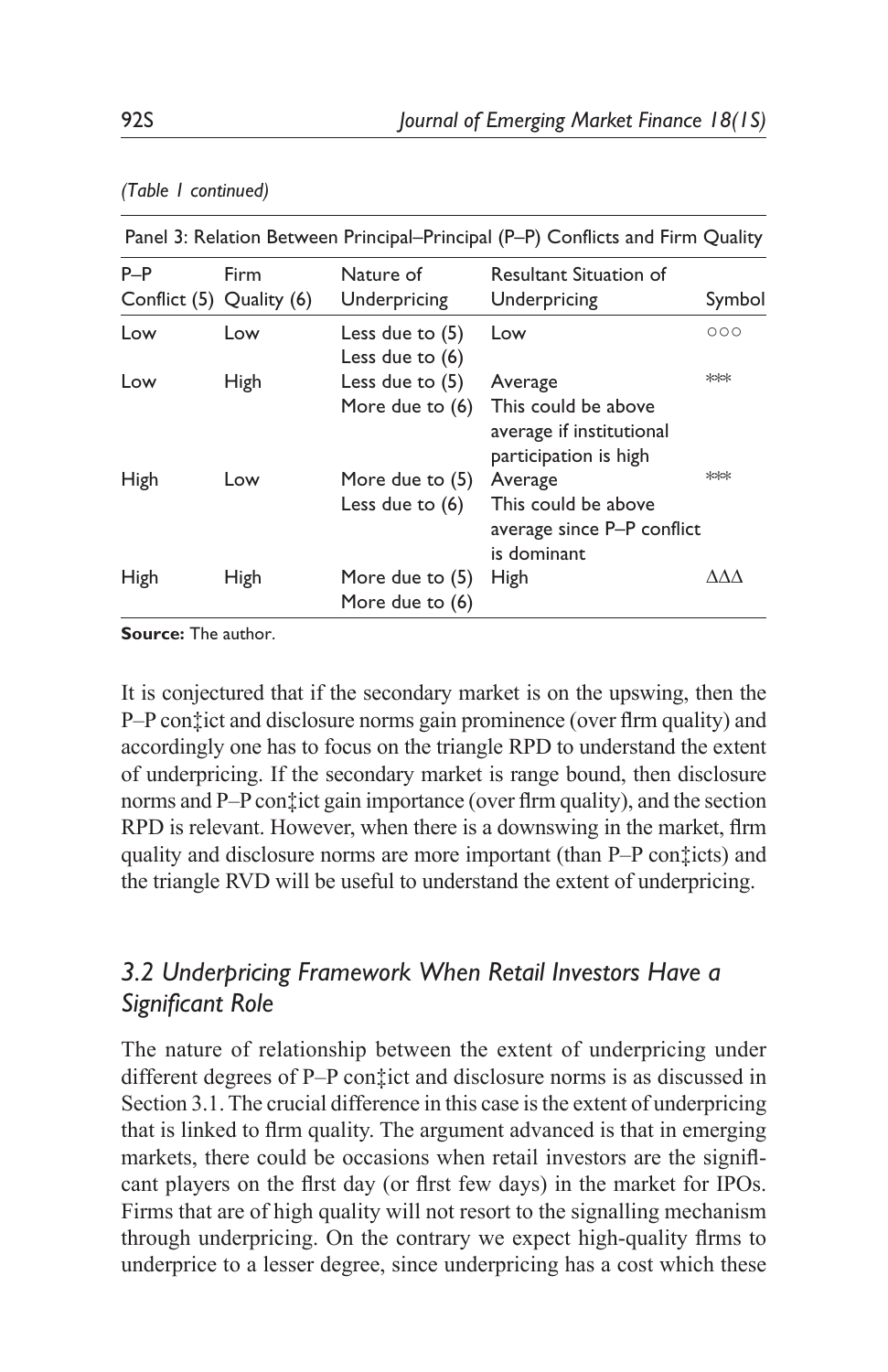firms would not want to incur. The relation between P–P contricts and disclosure, firm quality and P–P contricts and firm quality and disclosure when retail investors are the dominant players on the listing day (or first few days of listing) is summarised in Table 2. This table depicts the nature of underpricing resulting from the pair-wise interaction of characteristics and is advanced owing to the unique nature surrounding businesses

| Panel 1: Relation Between Disclosure Norms and<br>Principal-Principal (P-P) Conflicts |                                                             |                                        |                                                                                                                                                                    |        |  |
|---------------------------------------------------------------------------------------|-------------------------------------------------------------|----------------------------------------|--------------------------------------------------------------------------------------------------------------------------------------------------------------------|--------|--|
| <b>Disclosure</b><br>Norms (1)                                                        | $P-P$<br>Conflict (2)                                       | Nature of<br>Underpricing              | <b>Resultant Situation of</b><br>Underpricing                                                                                                                      | Symbol |  |
| Low                                                                                   | Low                                                         | More due to $(I)$<br>Less due to $(2)$ | Average.<br>This could be below<br>average since retail<br>investors do not<br>demand too much of<br>a compensation owing<br>to the low level of P-P<br>conflicts. | $\Box$ |  |
| Low                                                                                   | High                                                        | More due to (1)<br>More due to (2)     | <b>High</b>                                                                                                                                                        | ΛΛΛ    |  |
| <b>High</b>                                                                           | Low                                                         | Less due to $(1)$<br>Less due to $(2)$ | Low                                                                                                                                                                | 000    |  |
| <b>High</b>                                                                           | High                                                        | Less due to $(1)$<br>More due to $(2)$ | Average<br>This is likely to be above<br>average owing to the<br>actions of the controlling<br>shareholders.                                                       | **     |  |
|                                                                                       | Panel 2: Relation Between Disclosure Norms and Firm Quality |                                        |                                                                                                                                                                    |        |  |

**Table 2.** Underpricing Levels Expected in the Presence of Retail Investors

| Disclosure Firm<br>Norms $(3)$ | Quality (4) | Nature of<br>Underpricing               | <b>Resultant Situation of</b><br>Underpricing                                                       | Symbol |
|--------------------------------|-------------|-----------------------------------------|-----------------------------------------------------------------------------------------------------|--------|
| Low                            | Low         | More due to (3) High<br>More due to (4) |                                                                                                     | ΛΛΛ    |
| Low                            | High        | More due to (3) Average                 | Less due to (4) This could be below<br>average since retail<br>investors are active<br>participants | nnn    |

*(Table 2 continued)*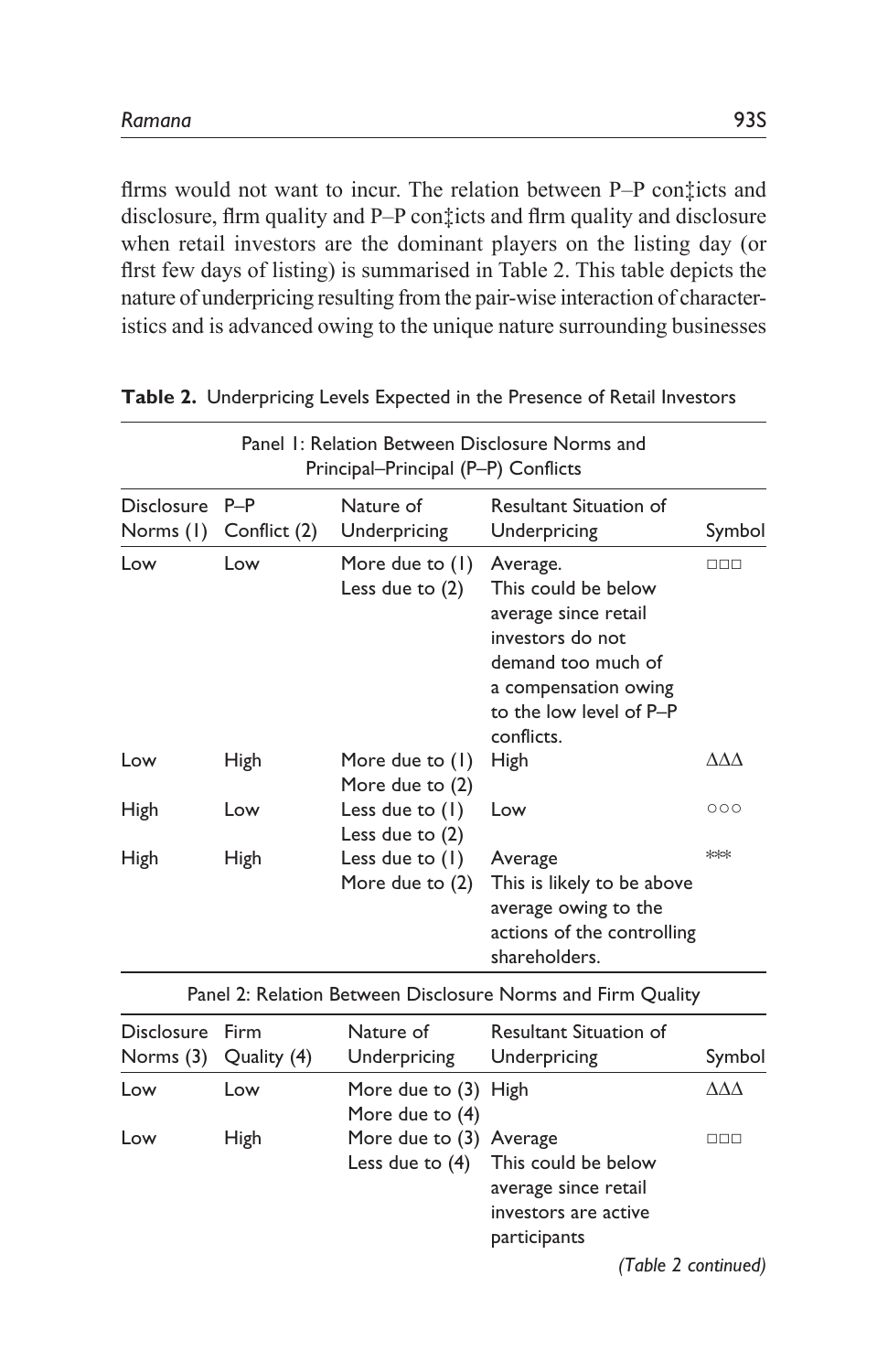| Disclosure<br>Norms $(3)$ | Firm<br>Quality (4) | Nature of<br>Underpricing              | <b>Resultant Situation of</b><br>Underpricing                                                                                                                                                           | Symbol |
|---------------------------|---------------------|----------------------------------------|---------------------------------------------------------------------------------------------------------------------------------------------------------------------------------------------------------|--------|
| High                      | Low                 | Less due to $(3)$                      | Average<br>More due to (4) This could be above<br>average since the firm,<br>on account of its quality<br>and stringent disclosure<br>norms to be followed,<br>would like to have its<br>issue sold out | $**$   |
| High                      | High                | Less due to $(3)$<br>Less due to $(4)$ | Low                                                                                                                                                                                                     | 000    |

#### *(Table 2 continued)*

Panel 3: Relation Between Principal–Principal (P–P) Conflicts and Firm Quality

| $P-P$<br>Conflict (5) Quality (6) | Firm | Nature of<br>Underpricing                  | <b>Resultant Situation of</b><br>Underpricing                                                                                                                                                                                                        | Symbol                                                        |
|-----------------------------------|------|--------------------------------------------|------------------------------------------------------------------------------------------------------------------------------------------------------------------------------------------------------------------------------------------------------|---------------------------------------------------------------|
| Low                               | Low  | Less due to $(5)$                          | Average<br>More due to (6) This could be below<br>average since retail<br>investors do not<br>demand too much of<br>a compensation owing<br>to the low level of P-P<br>conflicts                                                                     | 000                                                           |
| Low                               | High | Less due to $(5)$<br>Less due to $(6)$     | Low                                                                                                                                                                                                                                                  | 000                                                           |
| High                              | Low  | More due to (5)<br>More due to (6)         | High                                                                                                                                                                                                                                                 | ΛΛΛ                                                           |
| High                              | High | More due to (5) Average<br>Less due to (6) | Underpricing is likely<br>to be below average<br>if the CEO is a<br>professional and<br>does not belong to<br>controlling shareholders.<br>Underpricing is likely to<br>be above average if the<br>CEO is from the family<br>that runs the business. | $\square \square^{\textstyle \textstyle \ast\textstyle \ast}$ |

**Source:** The author.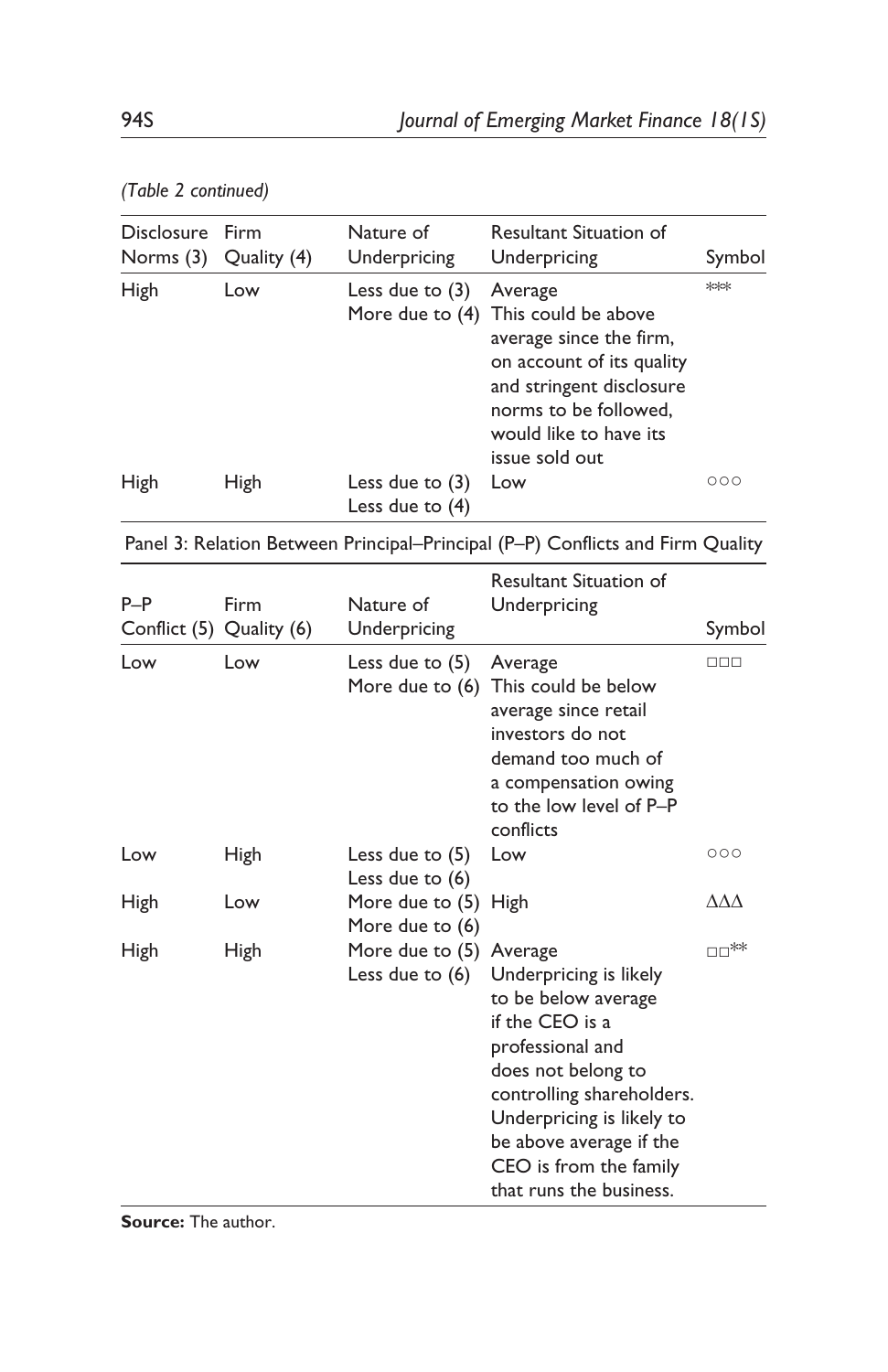operating in emerging economies. The retail investors here may not act similar to institutional investors. This is a significant departure from the earlier framework and contribution to an understanding of the underpricing phenomenon in such economies. Most of the emerging economies are likely to be in this situation and the framework can help assess the expected level of underpricing, based on the predominance of factors. This is captured in a three-dimensional diagram given in Appendix B.

As in the earlier framework, the status of the secondary market is mapped to the various regions of the figure and using a similar analogy, we can understand the expected underpricing during an upswing and/or normal secondary market condition. The region of relevance is now ACD. The downswing in the market corresponds to the region ABD.

Let us consider the situation where the secondary market is expected to be on the upswing or is range bound. When we compare the regions RPD and ACD, we notice that irrespective of the nature of investors (retail or institutional) who are expected to be the significant players in the aftermarket, the expected underpricing for the two scenarios, that is, high disclosure norms and low P–P conflict, and low disclosure norms and high P–P contrict, is similar. In the case when both disclosure norms and P–P conticts are high, the expected underpricing is below average when institutional investors are the main players, while it is above average when retail investors are in the majority. The extent of the P–P conflict has to be probed to understand this better, even more than the nature of disclosure norms. Categorisation of P–P contricts across emerging markets lends itself to being classified in buckets that can be mapped on to the amount of underpricing. Given that markets for corporate control are inactive (Luo, Chung, & Sobczak, 2009), and considering hypothesis 2 (Lin & Chuang, 2011), the amount of family ownership is proportional to the degree of IPO underpricing. In the other scenario wherein disclosure norms and P–P con‡icts are low, Framework-A (with institutional investors) posits an above-average degree of underpricing compared to Framework-B (with retail investors). Since P–P contricts are not significant, firms would like to take advantage of the prevailing regulatory setting to attract institutional investors who are expected to remain with them for a longer period.

When we expect the market to be on the downturn, the predominant factors that contribute to underpricing are firm quality and disclosure norms. The relevant regions to be compared are RVD in Framework-A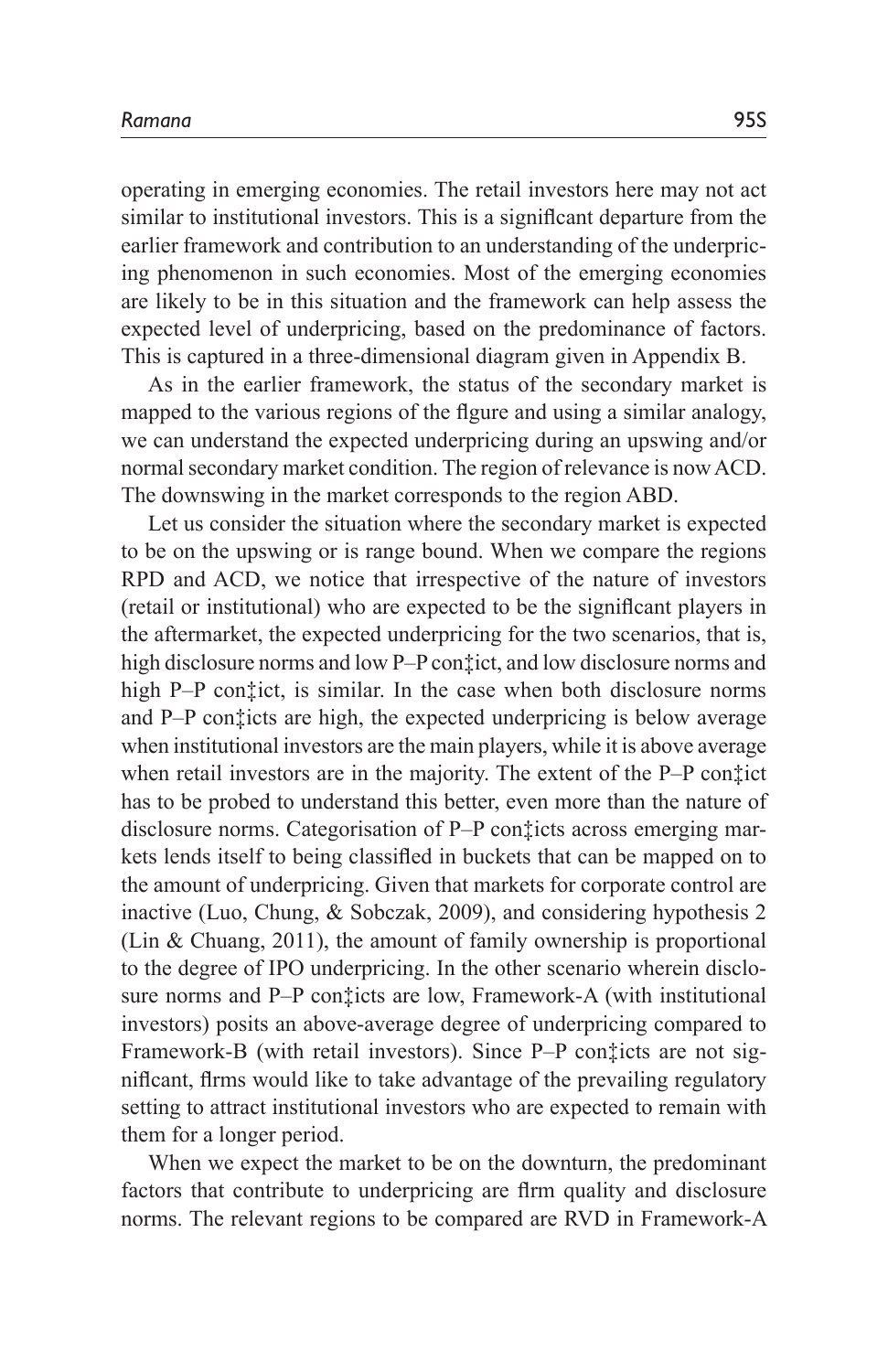and ABD in Framework-B. When disclosure norms and firm quality are high, markets dominated by retail investors are expected to have issues that are underpriced to a lower extent while the presence of institutional investors in such markets is likely to witness IPOs that are underpriced to an above-average extent. The decision of retail investors to participate is perhaps guided more by indicators of sentiment than indicators of firm quality (Neupane et al., 2014). Firms do not want to convey their quality through the signalling mechanism on the account of costs which they are unlikely to recoup through a seasoned offering subsequently. However, the same high-quality firms would want to signal their quality to institutional investors. The motive for this can partially be explained through hypothesis 4 (Neupane et al., 2014) that posits 'Firm quality has limited in tuence on offer price and initial returns but has a positive influence on the long term performance of IPO firms'. When disclosure norms are high for low-quality firms, institutional investors show little interest on account of firm quality, and the high costs incurred by firms in meeting with disclosure requirements do not permit these firms to leave 'money on the table', resulting in a low degree of underpricing. However these firms do not mind underpricing to an above-average extent when confronted with uninformed investors (the retail segment). After having taken the decision of coming to the market at an inappropriate time (market downturn), they do not want to risk postponing the public offer since there may not be another opportunity to raise money after having made their intentions known to the market. High-quality firms confronting institutional investors, who operate in regulatory environments with low-disclosure norms, would want to signal their quality to these investors by underpricing their issues to a larger extent. However, these firms would want to sell their issue to uninformed investors by underpricing their issue to a below-average extent. When disclosure norms are less stiff for low-quality firms dealing with retail investors, they are very keen (bordering on desperation) to sell the IPO since there may not be another opportunity. In other secondary market environments (range bound or bullish), there could be IPOs of competitors that could make this issue less attractive. Hence they would like to underprice to a greater extent. These very firms when confronted with institutional investors would like their public issue to be lapped up since they would want to take advantage of the disclosure norms that they could hide behind and hence underprice their issues to an 'above-average' level. This is one notch lower than what would be witnessed if retail investors were to align with the firm.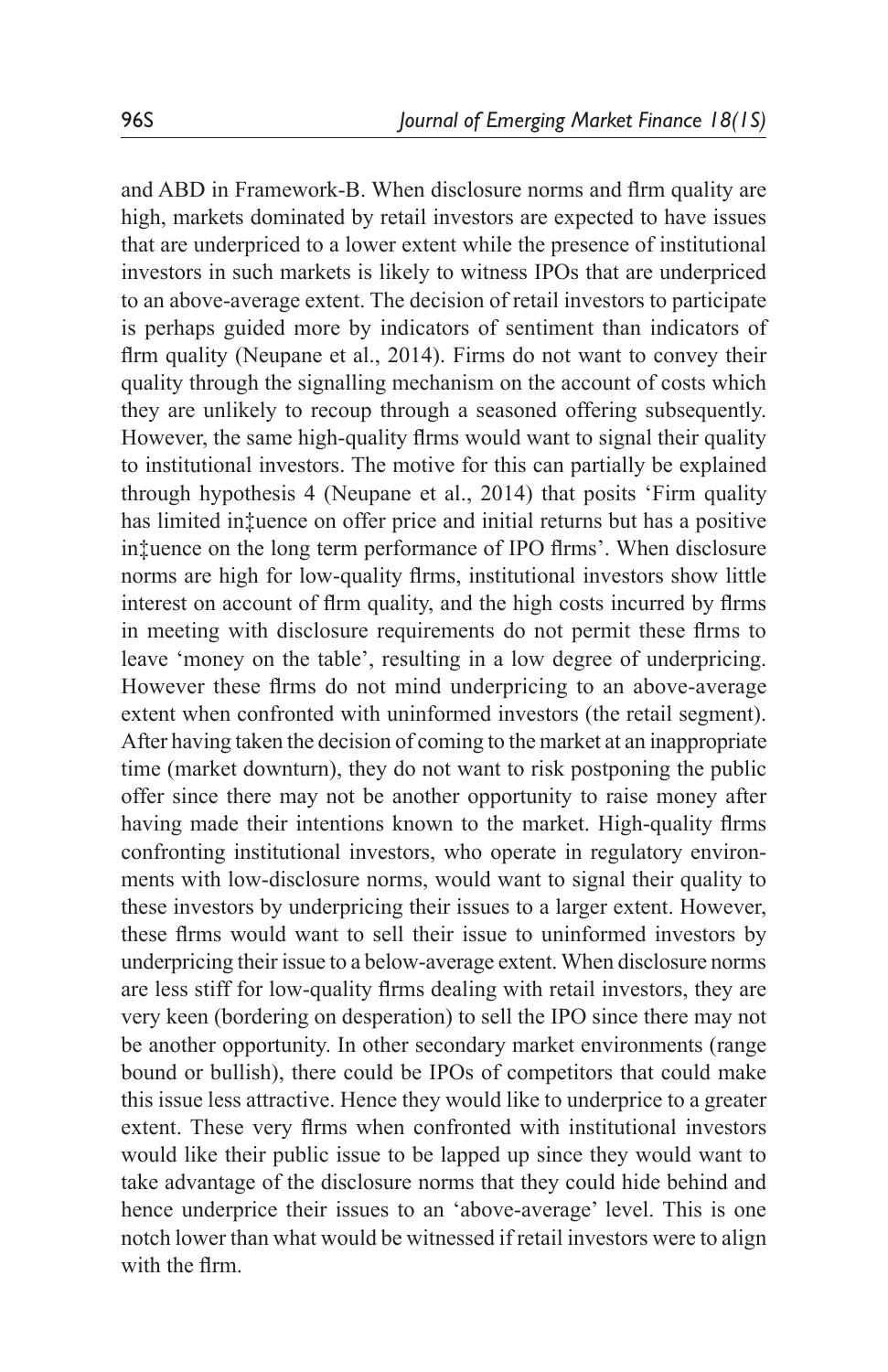Under what conditions would we expect firms to operate in the region CBD in Framework-A and PVD in Framework-B? Firms in countries that are making a transition from planned to market-based economies are likely to witness IPOs being offered under a quota system. In their study involving institutional investors, Wan, Yiu, and Wang (2010) found that in environments plagued by little or no knowledge of the quality of issuers and information about the issue, compounded with the absence of an established market mechanism, the amount of underpricing is difficult to establish. What the frameworks presented here suggest is that whenever transition is closer to completion, the anticipated level of underpricing can be gauged from the relevant section of the diagrams. For instance, in Framework-A, issuers offering IPOs to institutional investors are likely to underprice their offerings to a greater extent if they are of high quality and are beset by conflicts between controlling and minority shareholders. Firms with similar characteristics in Framework-B (with retail investors who are the predominant players) have something interesting to offer. They will not be underpriced to a great extent, unlike their counterparts in Framework-A. Instead they are likely to experience above-average levels of underpricing if there is a family CEO at the helm of affairs. If a professional outsider is appointed, then there would be a tendency to underprice to a below-average level. This is reflected by the coexistence of symbols  $*$  and  $\Box$  in Framework-B. In their study of venture capital investment strategies, Khoury, Junkunc, and Mingo (2015) state that the 'challenges faced by developing country ventures seeking VC funding at various stages of development are likely to face risks'. Such firms are likely to be confronted with certain sections of the regions CDB and PDV of the two frameworks.

### **4. Conclusion**

After having surveyed the relevance of information asymmetry in attempting to understand IPO underpricing phenomena in developed economies, three factors that are characteristic of emerging economies were considered. These are related to asymmetric information between the investors (P-P problems), the amount of information mandated to be made available by capital market regulators (the role of disclosure norms) and the legitimacy of the top management sought to be conveyed to investors (firm quality). Using two similar frameworks that differed in the types of investors participating—one institutional (representing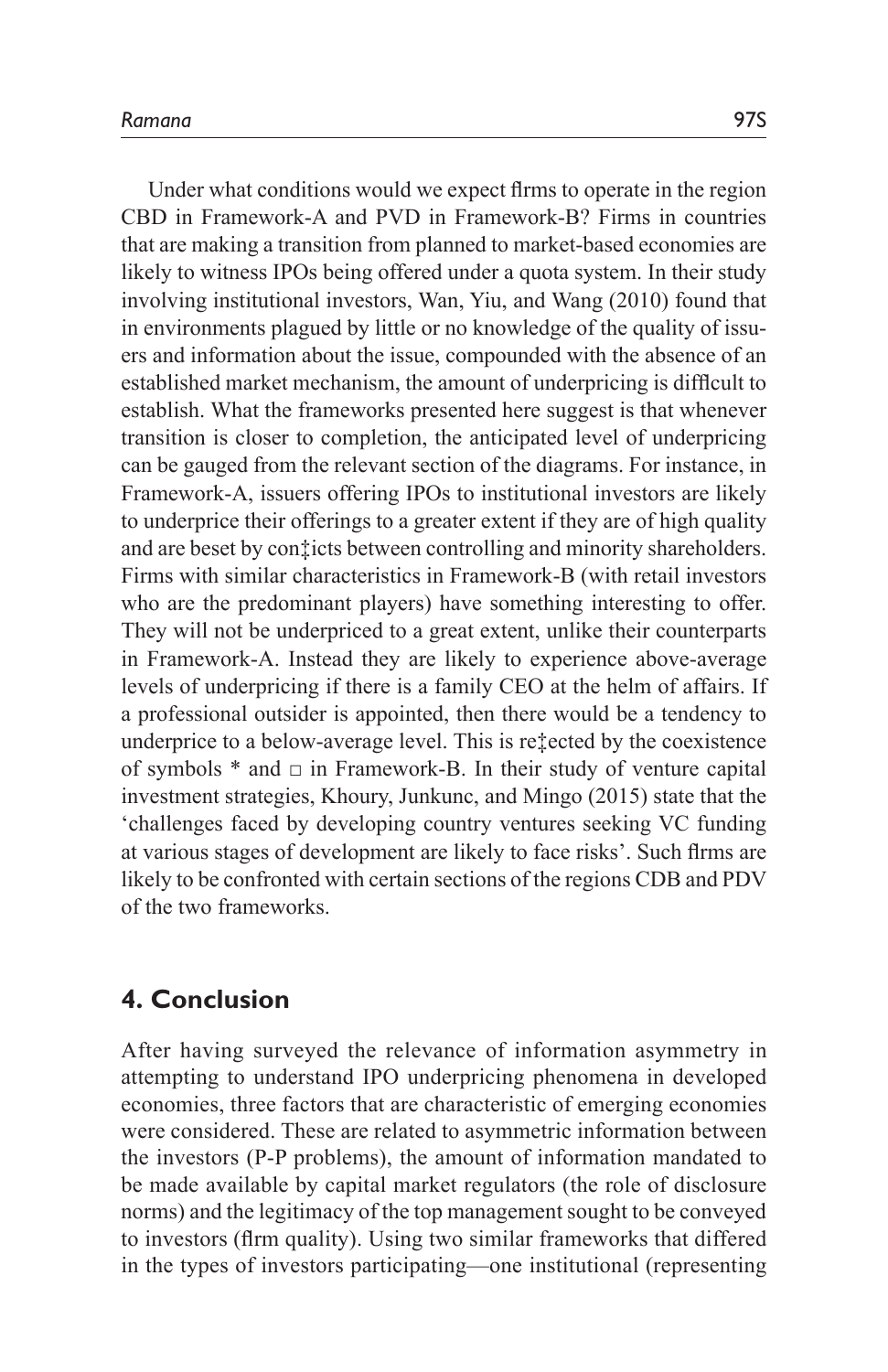the informed) and the other retail (representing the uninformed)—the anticipated amount of underpricing was sought to be explained alluding to the IPO literature of the recent past. Establishing a link between the position of the secondary market and interaction among the three characteristics pertaining to emerging markets is the major contribution of this study. In the absence of well-developed capital markets and an associated regulatory regime, transition economies are likely to see dominant interaction between firm quality and P-P problems in influencing IPO pricing. This work has provided a divergent perspective for understanding the underpricing phenomena in emerging economies on which future research agenda can be generated. The framework introduced in this study is a pointer to the need for considering theoretical strands, besides information asymmetry, that can provide more relevant and meaningful interpretations of IPO pricing in emerging markets.

#### **Declaration of Conflicting Interests**

The author declared no potential conflicts of interest with respect to the research, authorship and/or publication of this article.

#### **Funding**

The author received no financial support for the research, authorship and/or publication of this article.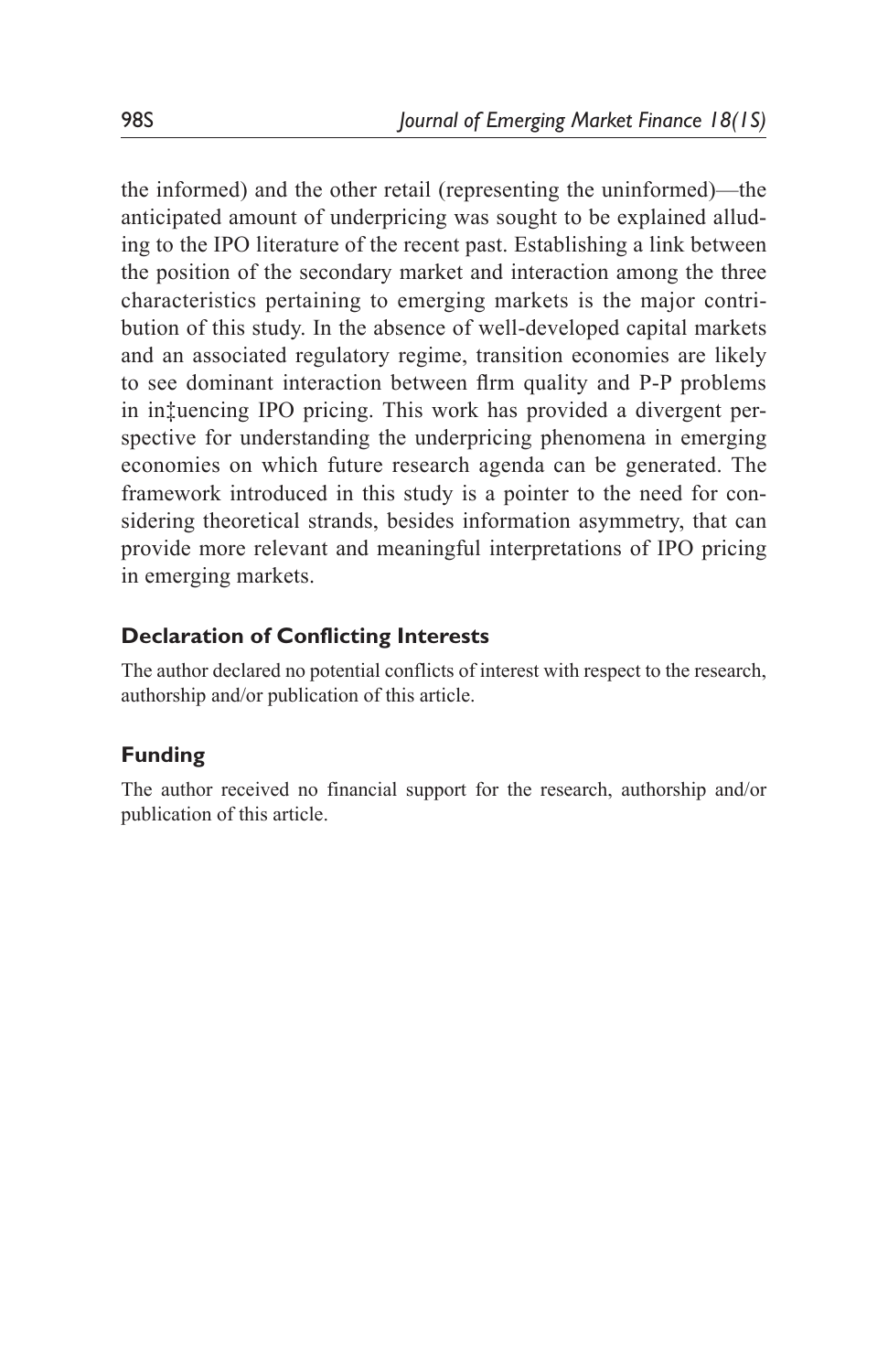## **Appendix: A**

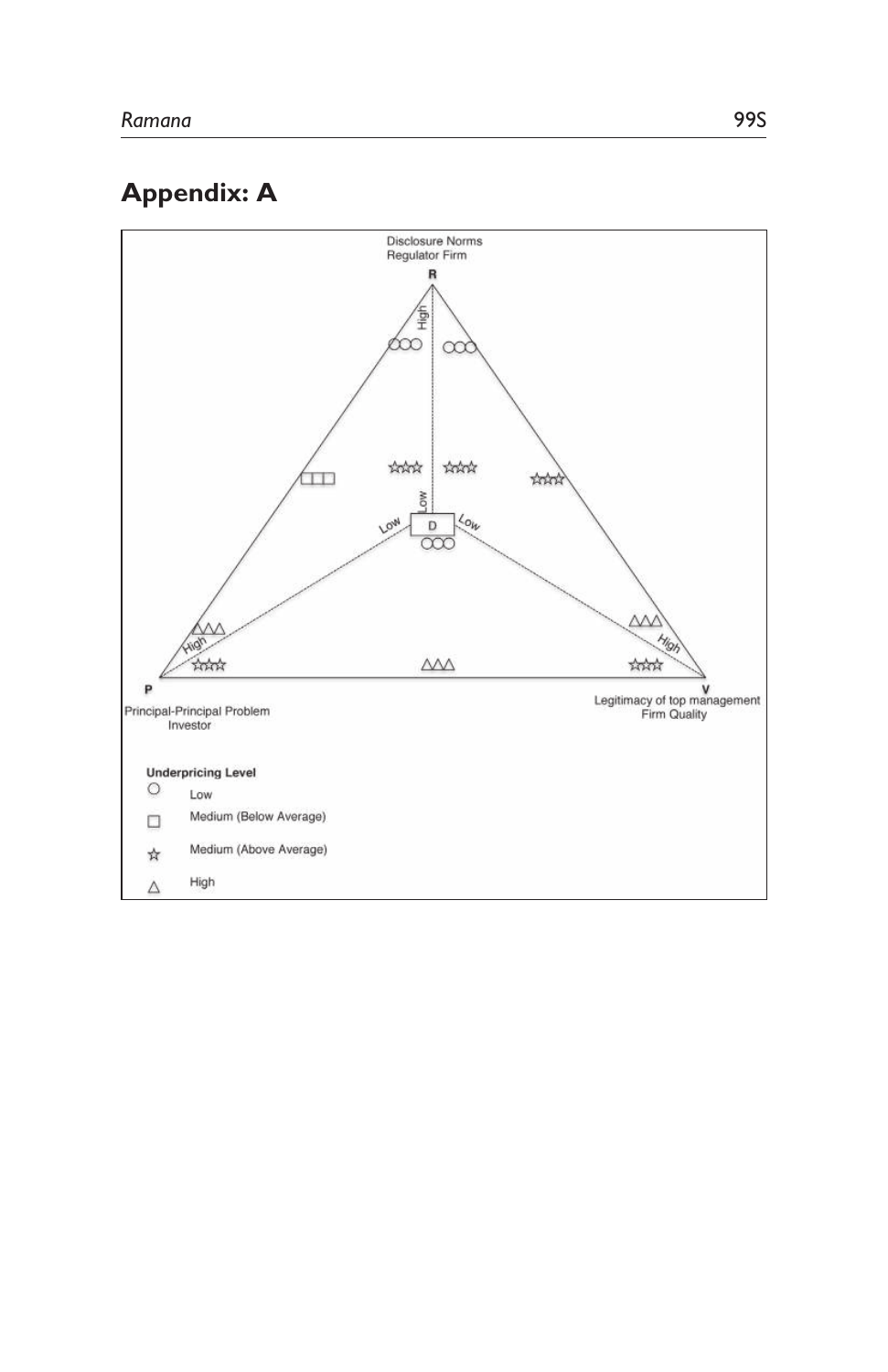### **Appendix: B**



#### **References**

- Akyol, A. C., Cooper, T., Meoli, M., & Vismara, S. (2014). Do regulatory changes affect the underpricing of European IPOs? *Journal of Banking and Finance*, *45*, 43–58.
- Banerjee, S., Dai, L., & Shrestha, K. (2011). Cross-country IPOs: What explains differences in underpricing? *Journal of Corporate Finance*, *45*(5), 1289– 1305.
- Chemmanur, T. J., Hu, G., & Huang, J. (2010). The role of institutional investors in initial public offerings. *Review of Financial Studies*, *23*(12), 4496–4540.
- Dolvin, S., Hogan, K. M., & Olson, G. T. (2008). Information asymmetry and the cost of going public for equity carve-outs. *Quarterly Journal of Finance and Accounting*, *47*(3), 3–27.